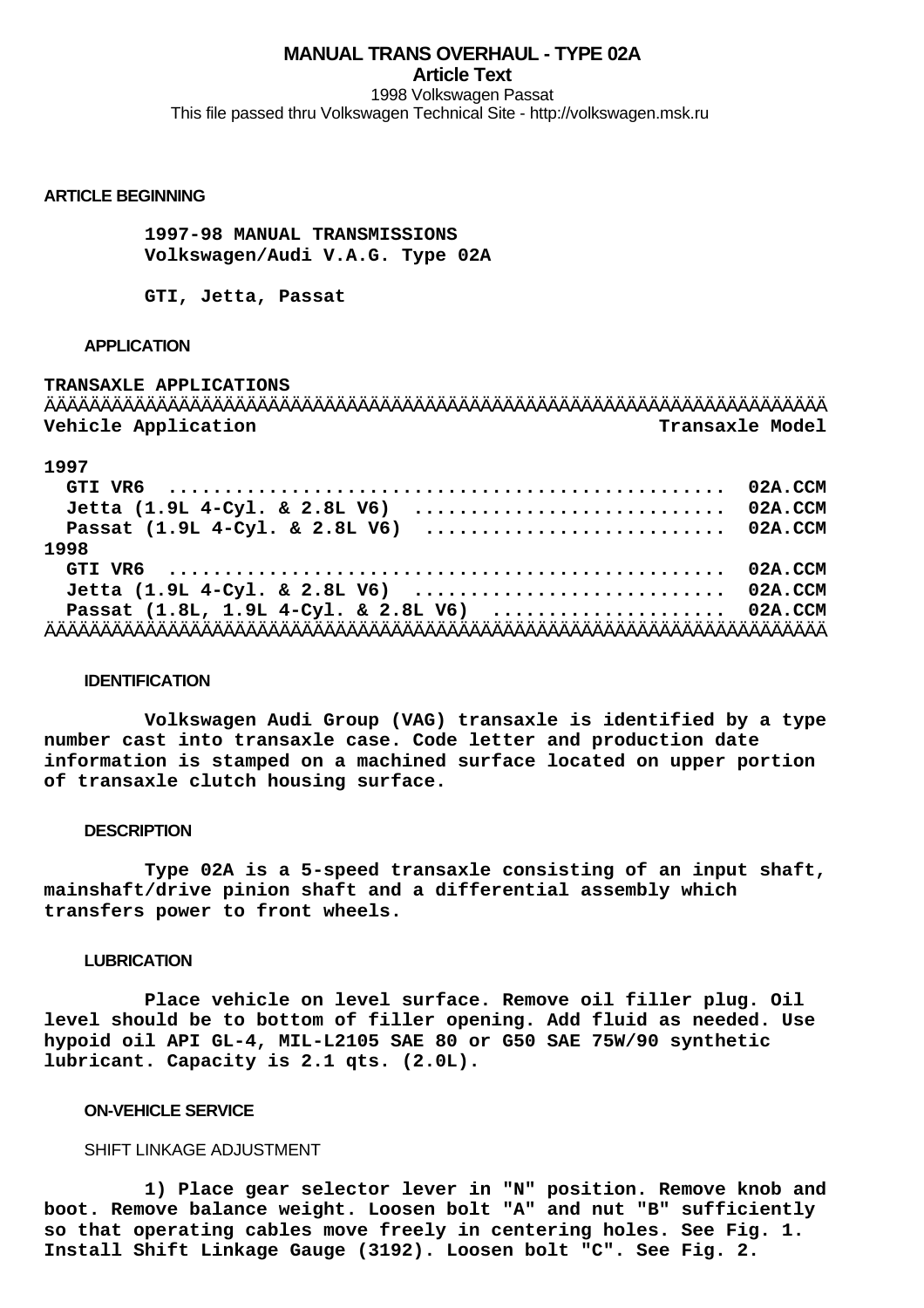**2) Pivot locating pin under bearing plate. Tighten nut "D". Place gearshift lever into left detent of slide. Move gearshift lever and slide together to left stop. Tighten slide with bolt "D". Move gearshift lever to right detent. Tighten bolt "E". Move gearshift lever to right detent. Tighten bolt "C".**



**Fig. 1: Identifying Centering Holes Courtesy of Volkswagen United States, Inc.**



**Fig. 2: Installing Shift Linkage Gauge Courtesy of Volkswagen United States, Inc.**

# AXLE SHAFTS

 **See appropriate AXLE SHAFTS article in AXLE SHAFTS & TRANSFER CASES.**

# **TROUBLE SHOOTING**

 **See GENERAL TROUBLE SHOOTING article.**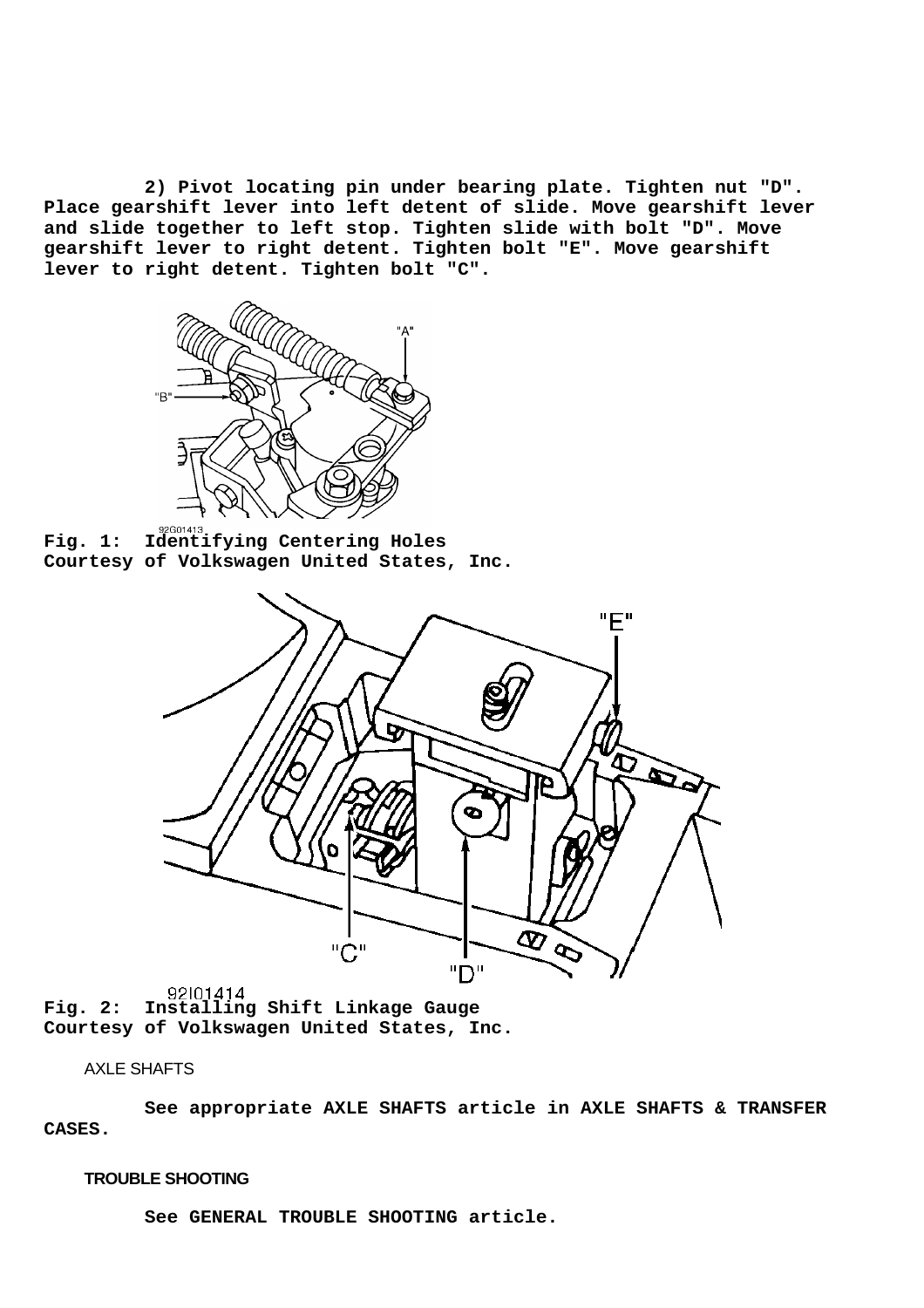#### **REMOVAL & INSTALLATION**

 **See appropriate MANUAL TRANSMISSION REMOVAL article in TRANSMISSION section.**

#### **TRANSAXLE DISASSEMBLY**

#### DISASSEMBLY PROCEDURE

 **1) Mount transaxle in mounting fixture and drain oil from transaxle. Remove clutch release lever, bearing and guide sleeve. Loosen and remove gearbox housing cover bolts and remove cover. Loosen and remove 5th gear selector fork. See Fig. 3.**

 **2) To facilitate removal of gears, engage 1st and 5th gears. Remove 5th gear synchronizer assembly retaining bolts. Using a puller, remove synchronizer hub and 5th gear, with needle bearing from shaft. Using a puller, pull off fixed 5th gear.**

 **3) Remove left side axle flange, using 2 bolts to evenly press off flange. Remove reverse idler shaft support bracket, removing inside retaining bolt with 4" (100 mm) Torx T45 key. Shift selector shaft to neutral, then remove gear selector mechanism (2 bolts). See Fig. 4.**

 **4) Remove cover plate and shift fork pivot pins from underside of transaxle. Remove shift fork pivot pins from upper side of transaxle. Remove clutch housing-to-gearbox housing bolts (near differential). Remove remaining bolts "A" from inside clutch housing, but do not remove 4 nuts "B" for output shaft bearing support. See Fig. 5.**

 **5) Remove gearbox housing. If necessary, carefully pry up around protruding flanges to separate housing. Remove shift forks, with selector plates. Remove bolt retaining selector mechanism for reverse gear. See Fig. 6.**

 **6) Remove 4 nuts from clutch housing for output shaft bearing support. Remove reverse gear, input shaft and output shaft, in that order, from clutch housing. See Fig. 6. Remove right side axle flange, using 2 bolts to evenly separate flange from housing. Remove differential.**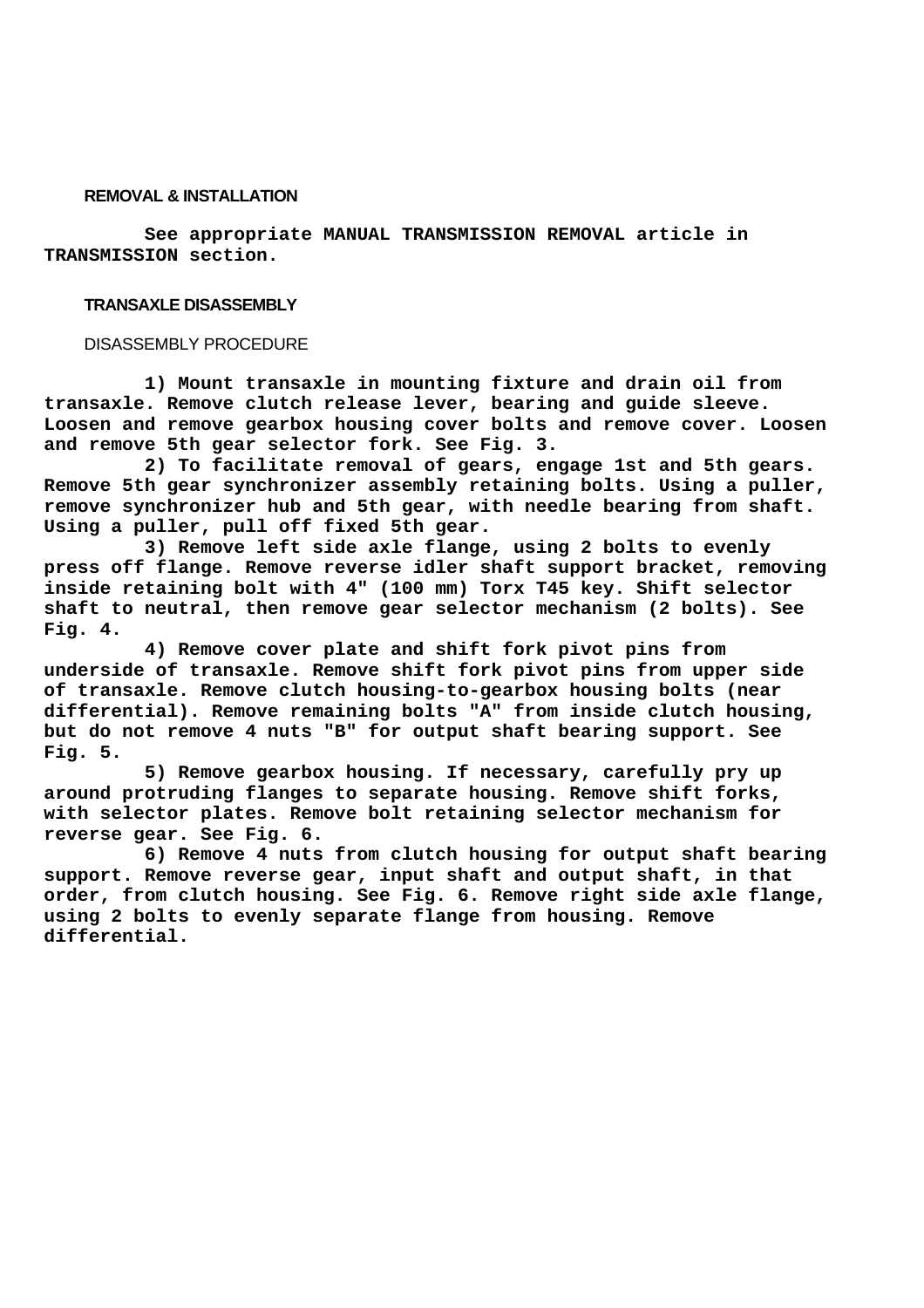

**Fig. 3: Exploded View Of Gearbox Housing Cover & 5th Gears Courtesy of Volkswagen United States, Inc.**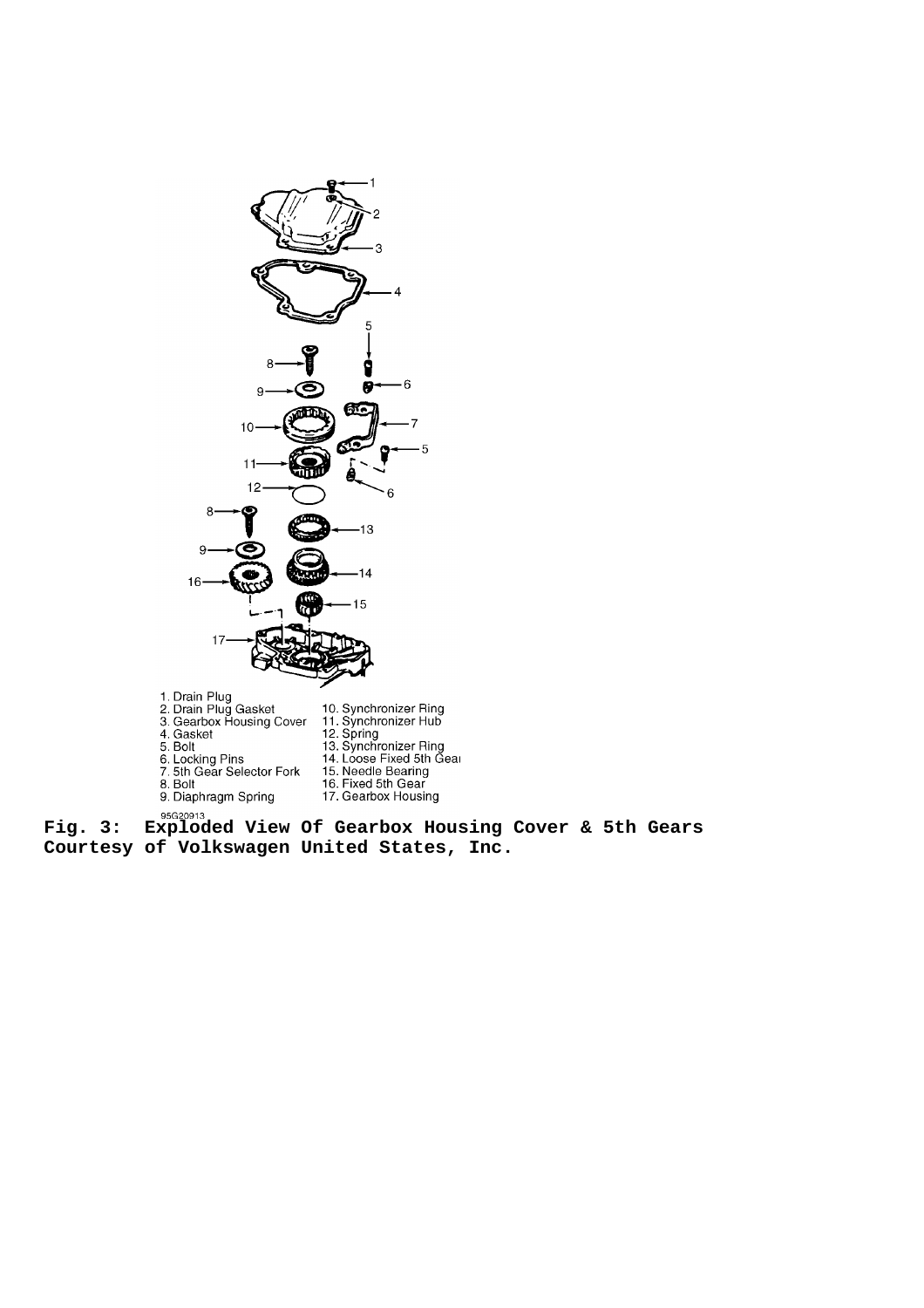

**Fig. 4: Exploded View Of Gearbox Housing Courtesy of Volkswagen United States, Inc.**



**Fig. 5: Identifying Inside Clutch Housing Bolts Courtesy of Volkswagen United States, Inc.**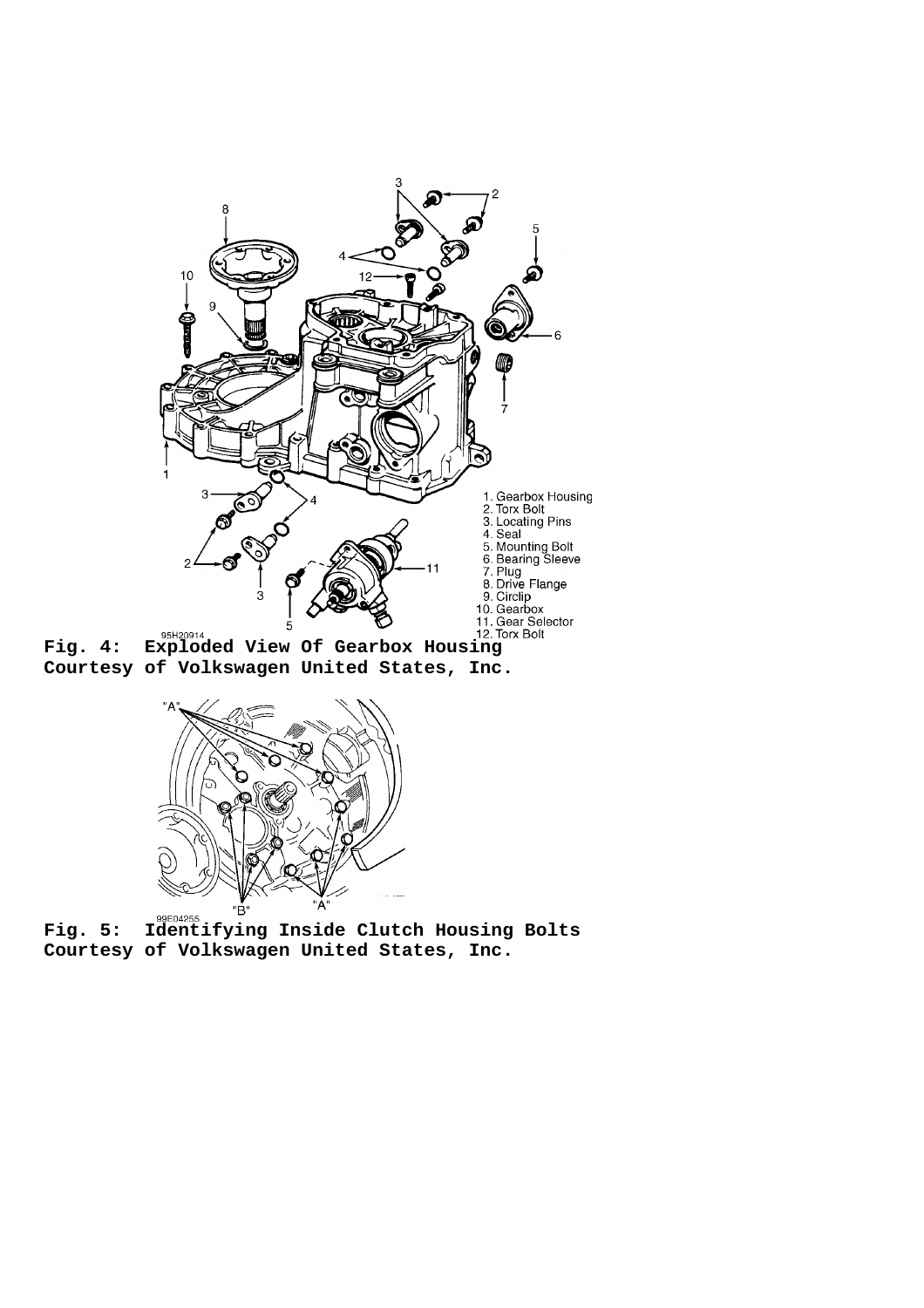

**Courtesy of Volkswagen United States, Inc.**

# **COMPONENT DISASSEMBLY & REASSEMBLY**

CLUTCH HOUSING

### **Disassembly**

 **1) Remove oil drain plug, locating dowels, differential bearing outer race and shim, magnet, output shaft outer bearing race and adjusting shim. Using puller, extract input shaft needle bearing. See Fig. 7.**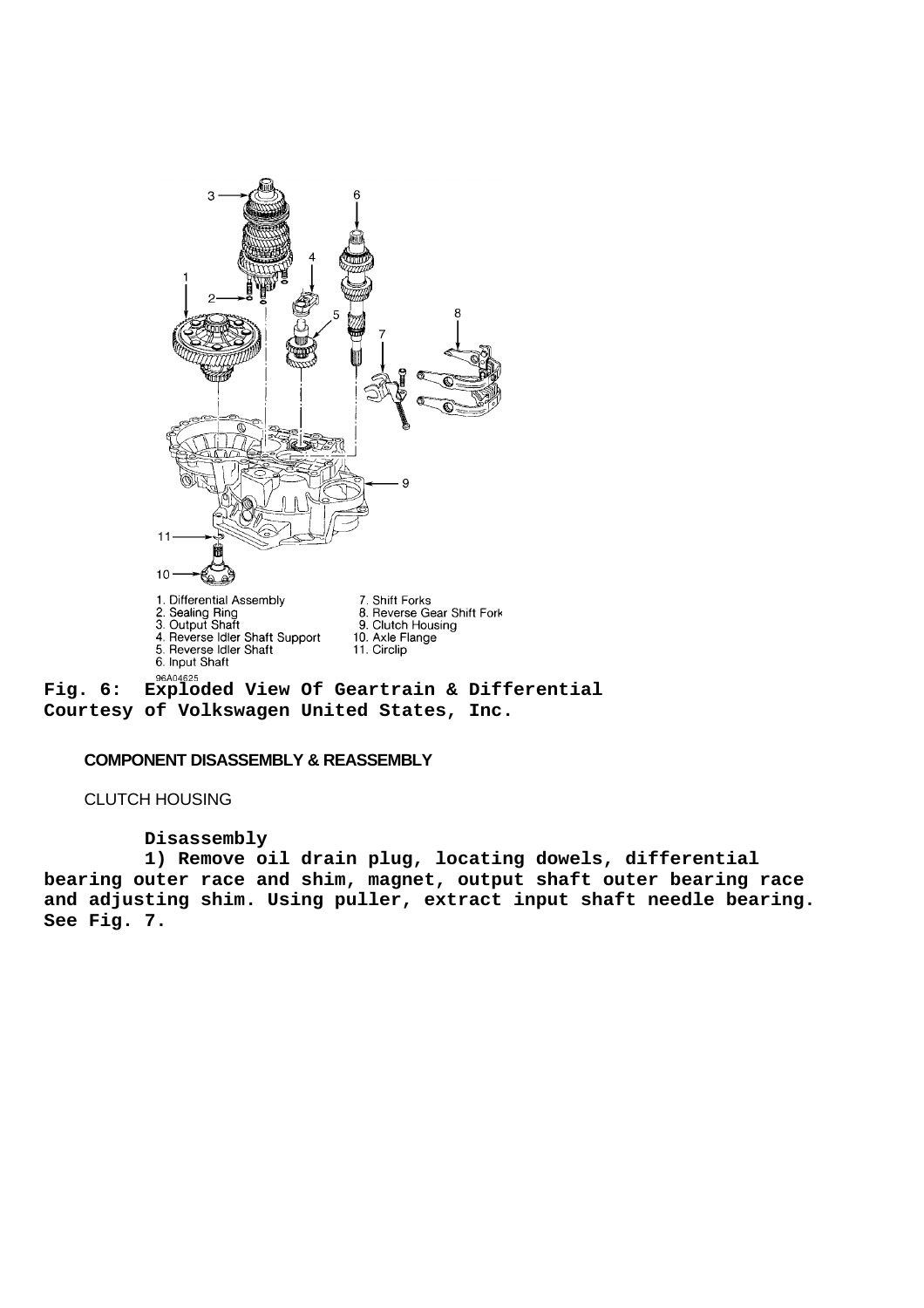

- 
- Bearing Outer Race 9. Needle Bearing
- 10. Dowel Sleeve
- 11. Starter Bushing
- 12. Clutch Housing<br>13. "O" Ring
- 
- 
- 
- **Bearing Outer Race**
- 21. Shim
- Sleeve (For No. 23)
- 23. Oil Seal (If Springs
	-
- Behind Axle Flange Shafts,<br>24. Oil Seal (W/O Springs<br>Behind Axle Flange Shafts)

**Fig. 7: Exploded View Of Transaxle Housing & Clutch Housing Courtesy of Volkswagen United States, Inc.**

 **2) Unbolt relay lever brackets, relay lever and springs. Extract bushing for starter shaft. Remove threaded plug, input shaft oil seal, drive flange sleeve and oil seal.**

# **Inspection**

 **Inspect clutch housing for cracks, worn or galled bearing race bores, stripped threads or damaged case machined surfaces.**

# **Reassembly**

 **1) Install drive flange sleeve and oil seal. Install threaded plug and bushing for starter. Install relay lever, brackets and springs.**

 **2) Install input shaft needle bearing using bearing driver. Install shim and bearing outer race for differential assembly. Install**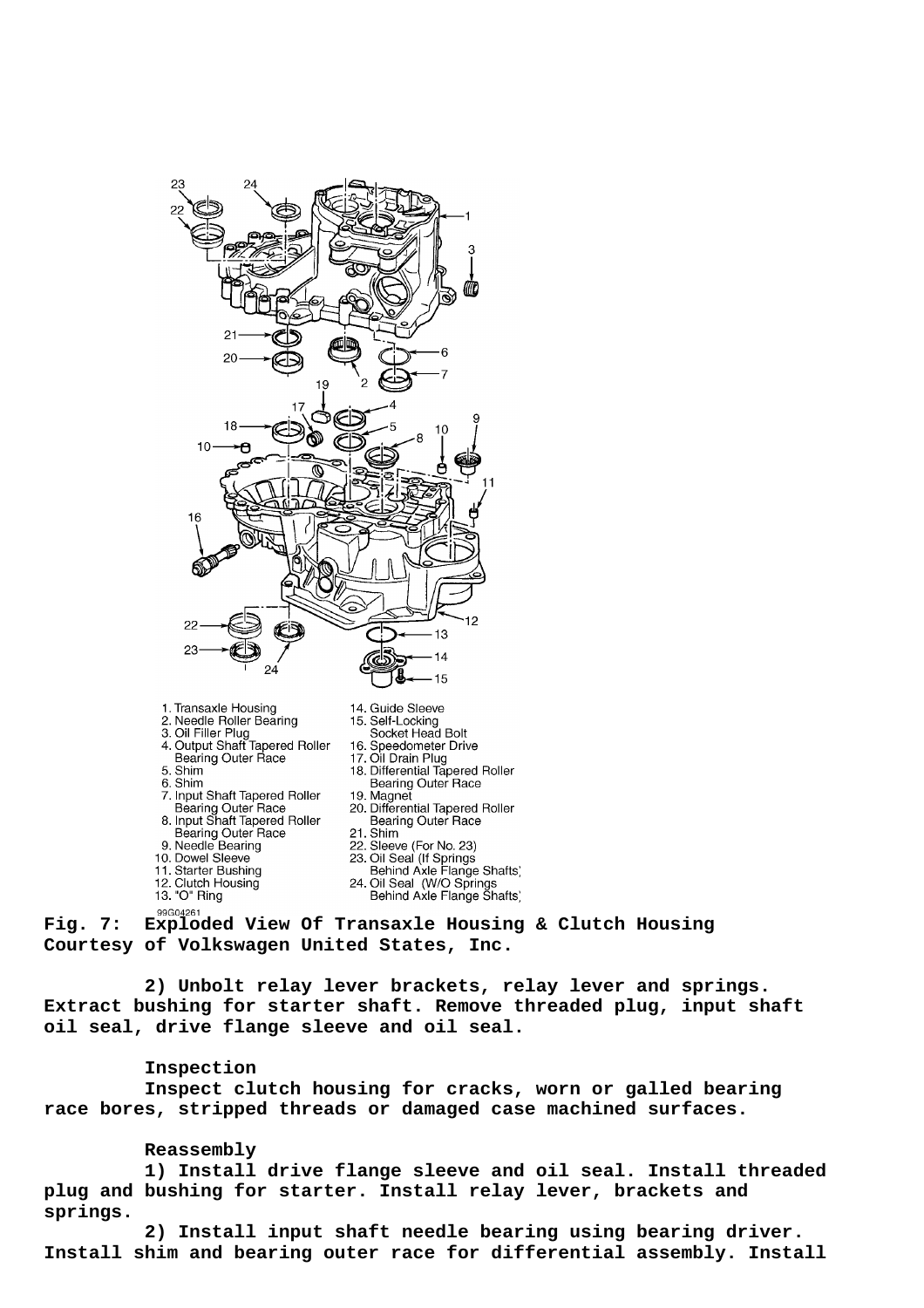**selected adjusting shim and outer bearing race for output shaft. Install locating dowels and oil drain plug. Install magnet on case (secured in place by surface of mating housing).**

GEARBOX HOUSING

#### **Disassembly**

 **Using a press, remove output shaft needle bearing. Remove differential outer bearing race, adjustment shim and drive flange oil seal. Remove input shaft outer bearing race and shim.**

#### **Inspection**

 **Inspect clutch housing for cracks, worn or galled bearing race bores, stripped threads or damaged case machined surfaces.**

## **Reassembly**

 **Using a press, install output shaft needle bearing. Install outer bearing races and selected adjusting shims for differential and input shaft. Install output flange oil seal(s).**

# GEARBOX HOUSING COVER

#### **Disassembly**

 **Remove gearbox housing cover. Remove clutch lever clip, clutch lever and lever return spring. Remove release bearing, oil seal and release shaft clip. Remove oil filler plug, needle bearing and bearing retainer bolt.**

#### **Inspection**

 **Inspect clutch housing for cracks, worn or galled bearing race bores, stripped threads or damaged case machine surfaces.**

### **Reassembly**

 **Install oil filler plug, needle bearing and bearing retainer bolt. Install release bearing, release shaft oil seal, release shaft and shaft clip. Install clutch lever, clutch lever return spring, and lever retaining clip.**

## INPUT SHAFT ASSEMBLY

#### **Disassembly**

 **1) Remove Torx socket-head bolt from input shaft end in transaxle housing. Remove dished washer. Use a gear puller to remove 5th gear operating sleeve and synchronizer hub. Remove 5th gear synchronizer ring with cast locking pieces. Disassembly spring and locking pieces. With puller, remove 5th gear. Remove needle roller bearing and press off sleeve. See Fig. 8.**

 **2) Remove transaxle housing from clutch housing. With suitable Drivers (VW 407 and 477h), remove tapered roller bearing outer race from end of input shaft. Using press and Drivers (VW 412, 422 and 401), press off tapered roller bearing inner race from input shaft. Remove thrust washer from end of input shaft**

 **3) Press off tapered roller bearing inner race, along with**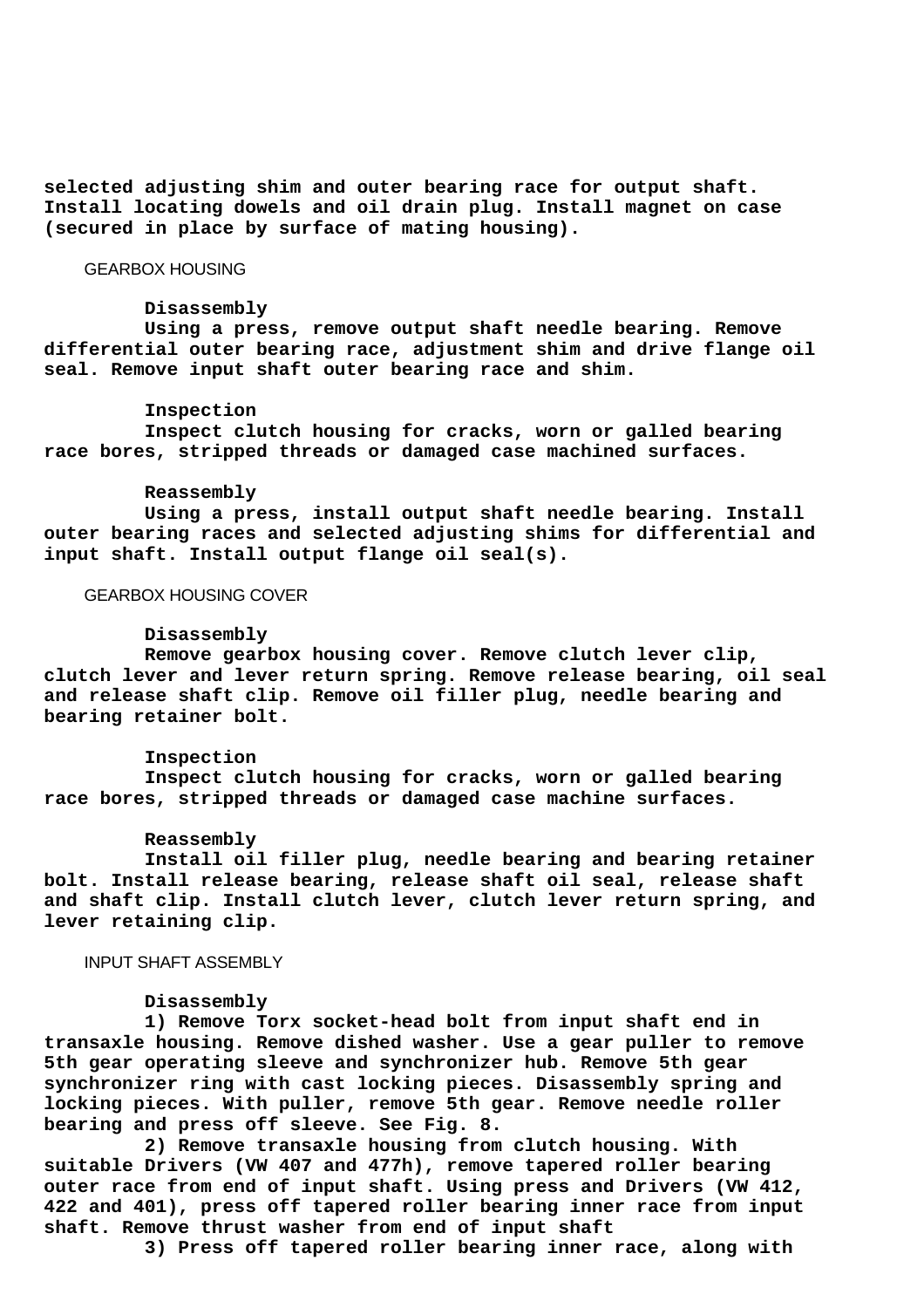**4th gear and sleeve. Press off 4th gear, with tapered bearing outer race and sleeve, using press and Drivers (VW 407, 421 and 401). Remove and discard snap ring. Press off 3rd gear, using suitable press and Drivers (VW 408a, 447h and 401).**



**Courtesy of Volkswagen United States, Inc.**

#### **Reassembly**

 **1) Install shim into bottom of transaxle housing and press in tapered roller bearing outer sleeve. Press on sleeve for needle bearing, using Drivers (VW 41-501 and 401). Install tapered roller bearing outer race into clutch housing, using drift. Install inner races into clutch housing, using suitable Drivers (VW 412, 422 and 401).**

 **2) Press 3rd gear onto input shaft, ensuring shoulder point toward 4th gear. Install new snap ring. Press on 4th gear. Press on tapered roller bearing inner race, install thrust washer and press on outer race. Install new shim into bottom of transaxle housing, adjusting thickness as needed. See ADJUSTING INPUT SHAFT PRELOAD.**

 **3) Insert input shaft into clutch housing and position transaxle housing in place, tighten retaining bolts. Press on needle roller bearing sleeve, 5th gear, synchronizer ring, and spring. Assemble 5th gear operating sleeve and synchronizer hub Note proper location of locking pieces in recesses in operating sleeve. Install dished washer. Install Torx bolt into end of input shaft and tighten to 59 ft. lbs. (80 N.m).**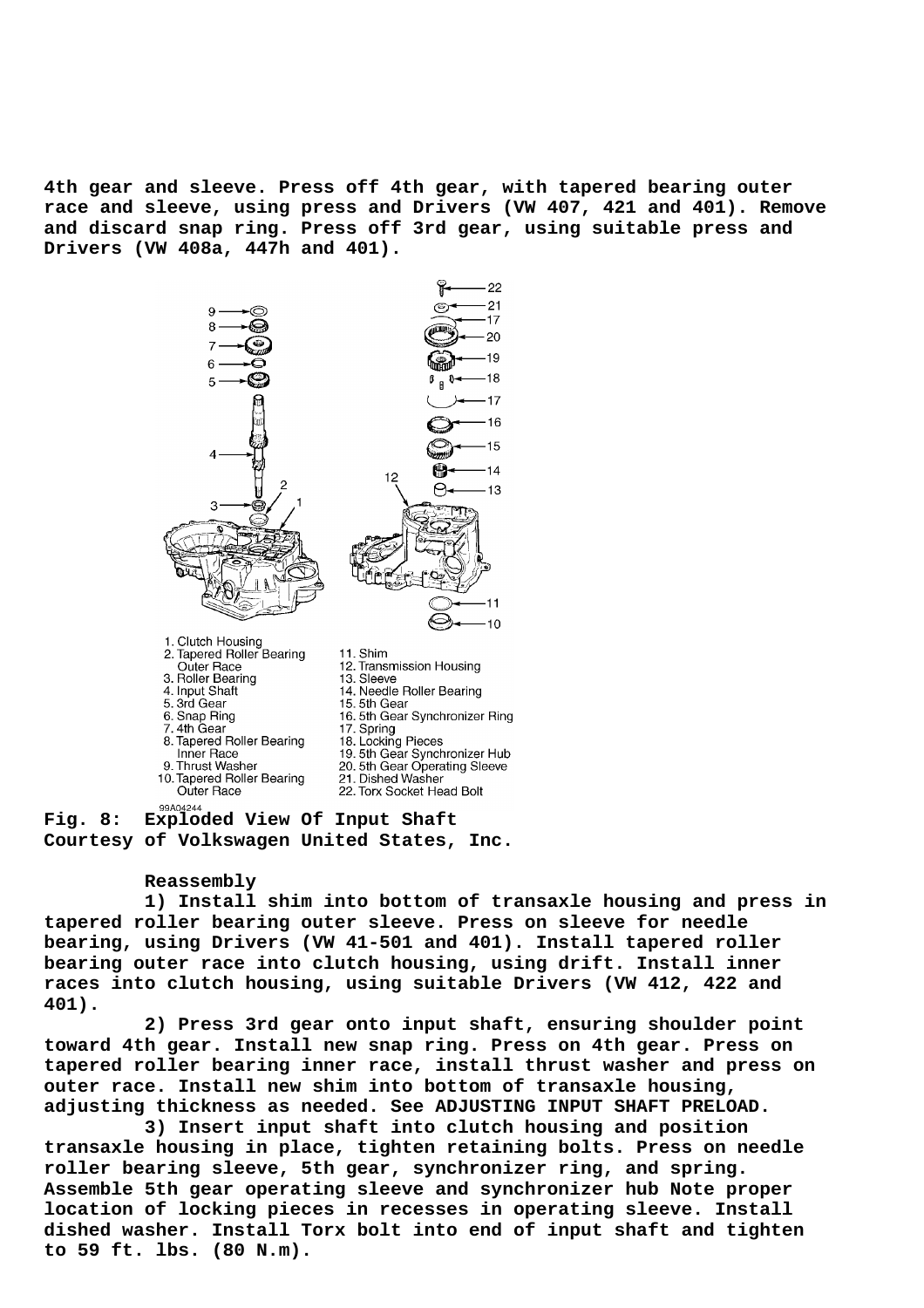# OUTPUT SHAFT ASSEMBLY

#### **Disassembly**

 **1) Position Separator Plate (Kukko 17/2) under second gear and press off 3rd gear/4th gear synchronizer hub with operating sleeve, 2nd gear, 3rd gear and 4th gear with housing needle roller bearing sleeve. See Fig. 9.**

 **2) Remove circlip. Using a 2-jaw puller, position under bearing carrier and pull off synchronizer sleeve along with 1st/2nd gear synchro-hub assembly. Using appropriate puller, remove tapered roller bearing from output shaft.**

## **Inspection**

 **Inspect output shaft and gears for scoring and wear marks. Check gear and synchronizer teeth for wear and chipping. Check synchronizer rings for clearance.**

# **Reassembly**

 **1) Install tapered bearings on output shaft. Using a press and bearing saddle, install thrust washer, 1st gear, 1st gear synchronizer ring, needle bearing, 1st/2nd gear synchronizer hub assembly, 2nd gear, 2nd gear synchronizer ring, needle bearing and bearing race.**

 **2) Install thrust washer, 3rd gear, 3rd gear synchronizer ring, needle bearing and needle bearing inner race, 3rd/4th synchronizer hub assembly, 4th gear, 4th gear synchronizer ring, needle bearing and race. Place thrust washer on shaft assembly and hold in place with grease. Determine shim thickness. See ADJUSTING OUTPUT SHAFT PRELOAD.**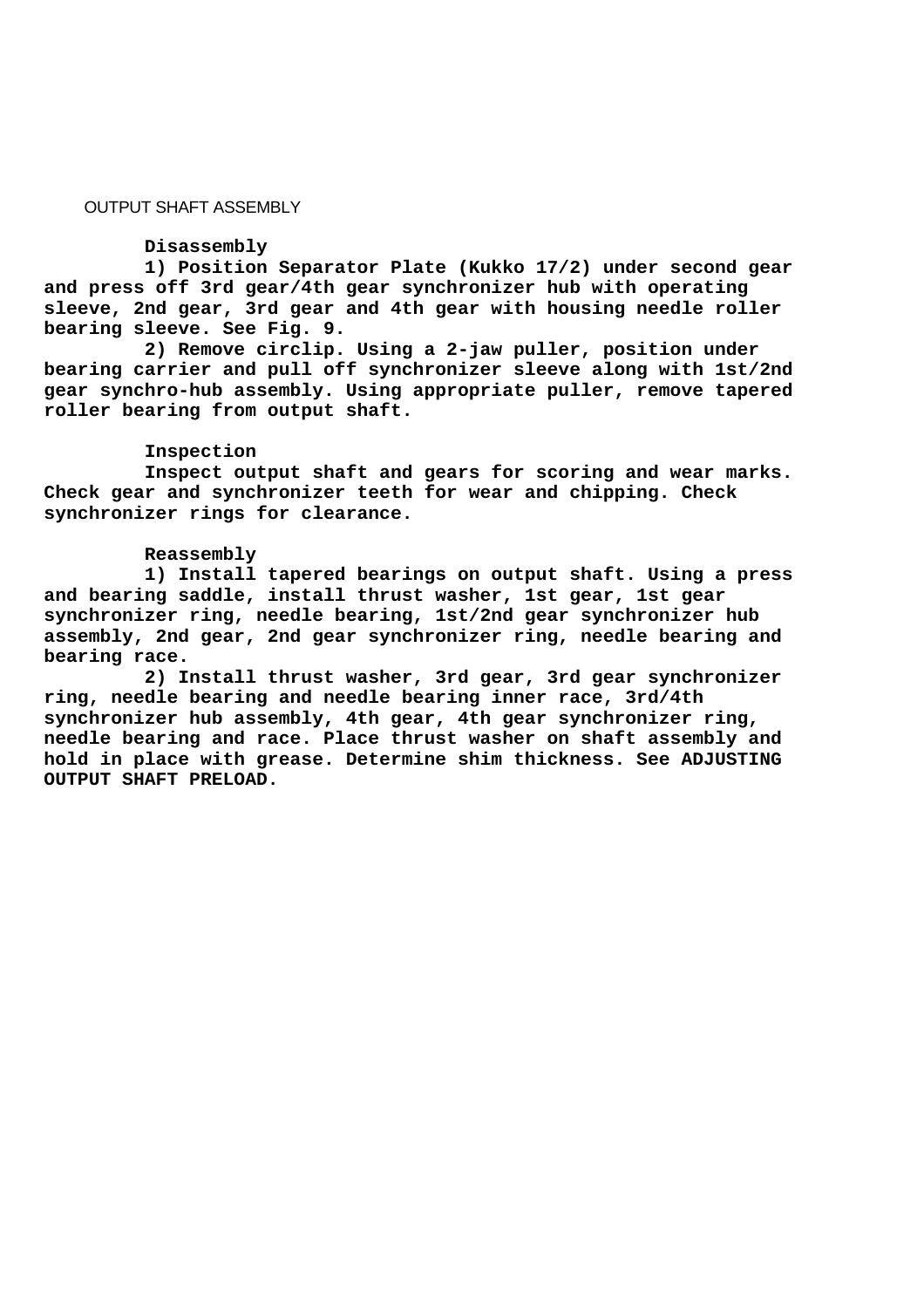

**Fig. 9: Exploded View Of Output Shaft Courtesy of Volkswagen United States, Inc.**

# REVERSE GEAR SHAFT ASSEMBLY

#### **Disassembly**

 **Following removal of both mounting bolts, remove reverse idler shaft support and needle bearing. If necessary, needle bearing can be pressed out of support. Use puller to extract reverse idler shaft assembly. Pull off reverse gear. Remove and discard circlip. Pull off reverse sliding gear. Pull needle roller bearing from clutch housing. See Fig. 10.**

## **Inspection**

 **Check gears, shaft and bearings for any signs of wear, corrosion or damage. Replace components as needed.**

# **Reassembly**

 **Press new needle roller bearing into clutch housing, if removed. Install reverse sliding gear, with new circlip. Ensure sliding gear shoulder faces reverse gear. Install reverse gear. Press**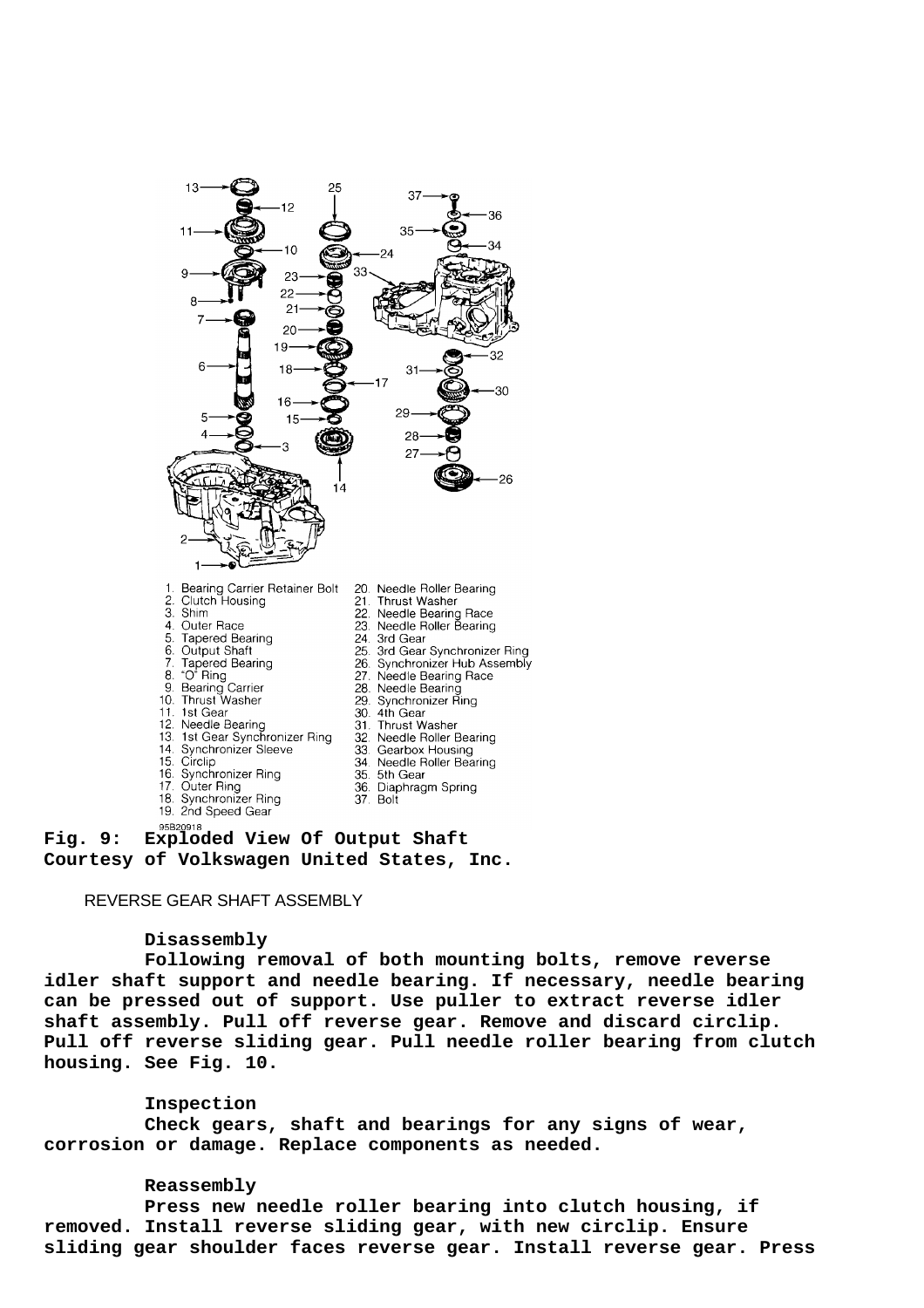**reverse idler shaft assembly into place. Press needle roller bearing into idler shaft support, if removed. Install support retaining bolts.**



1. Clutch Housing 6. Reverse Gear Shaft 2. Axial Roller Bearing 7. Washer (If Applicable)<br>8. Axial Roller Bearing 3. Helical Cut Reverse Gear 4. Circlip 9. Clutch Housing 5. Straight Cut Reverse Gear 95C20919

**Fig. 10: Exploded View Of Reverse Gear Assembly Courtesy of Volkswagen United States, Inc.**

# DIFFERENTIAL ASSEMBLY

### **Disassembly**

 **1) Press tapered roller bearings off both ends of differential housing. Remove ring gear from differential housing if ring gear or housing needs replacement. See Fig. 11.**

 **2) Remove spring pin. Remove pinion shaft, pinion gears and one piece thrust washer.**

#### **Inspection**

 **Inspect gears and pinion shaft for wear, chipping or galling. Inspect thrust washer for wear. Replace components as needed.**

#### **Reassembly**

 **1) If differential ring gear is being replaced, heat gear to approximately 212**ø**F (100**ø**C) and press onto differential housing using several bolts as guide pins during installation. Use NEW bolts (02A-**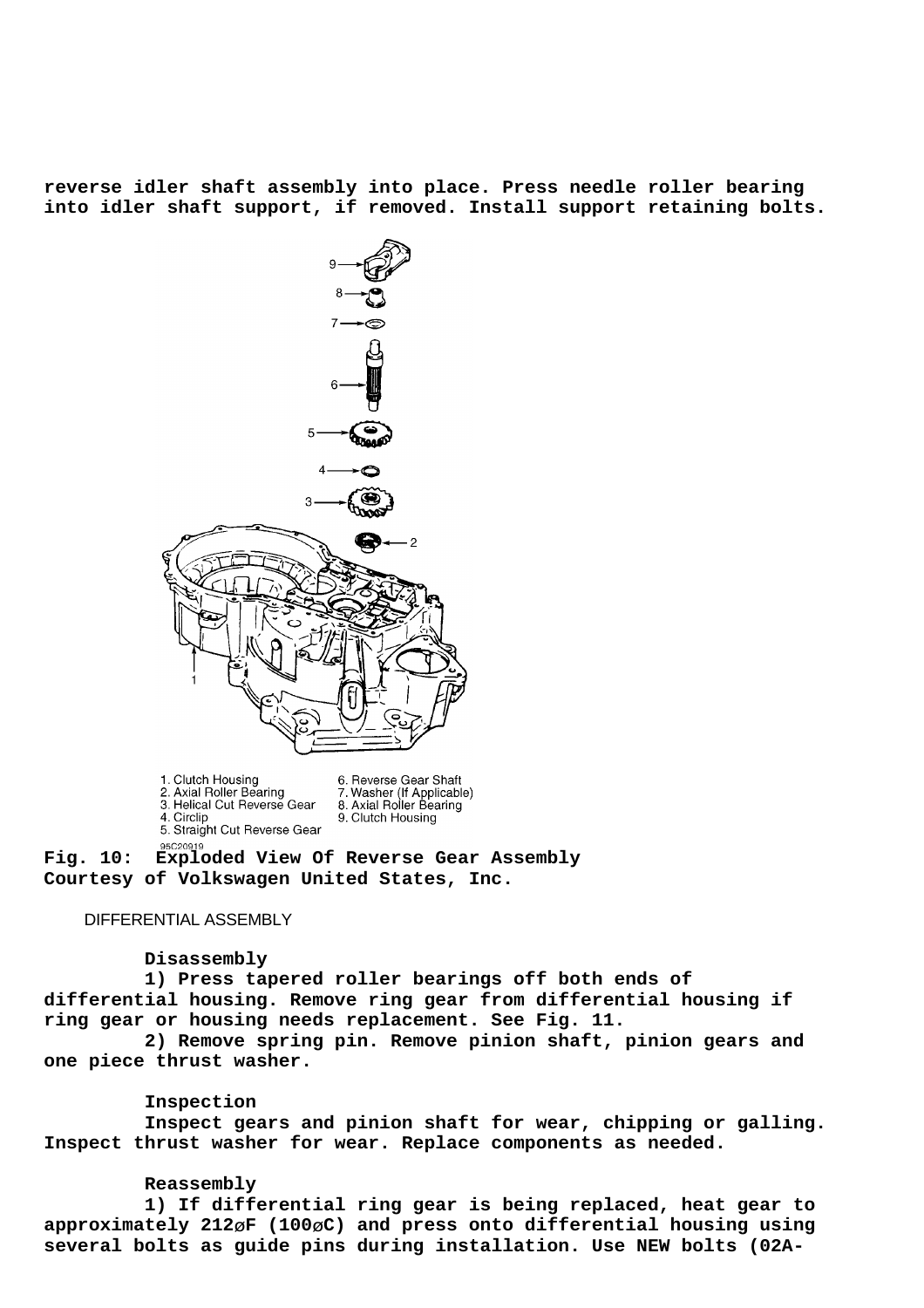**498-88A) and tighten to 52 ft. lbs. (70 N.m) and turn an additional 90 degrees.**

 **2) Install one piece thrust washer, pinion gears and pinion shaft into differential case and secure with spring pin. Press tapered bearings onto each end of differential carrier.**

**NOTE: If installing a new ring gear or pinion, be sure both components are a matched set. Use NEW ring gear retaining Bolt Kit (02A 498 088A).**



**Courtesy of Volkswagen United States, Inc.**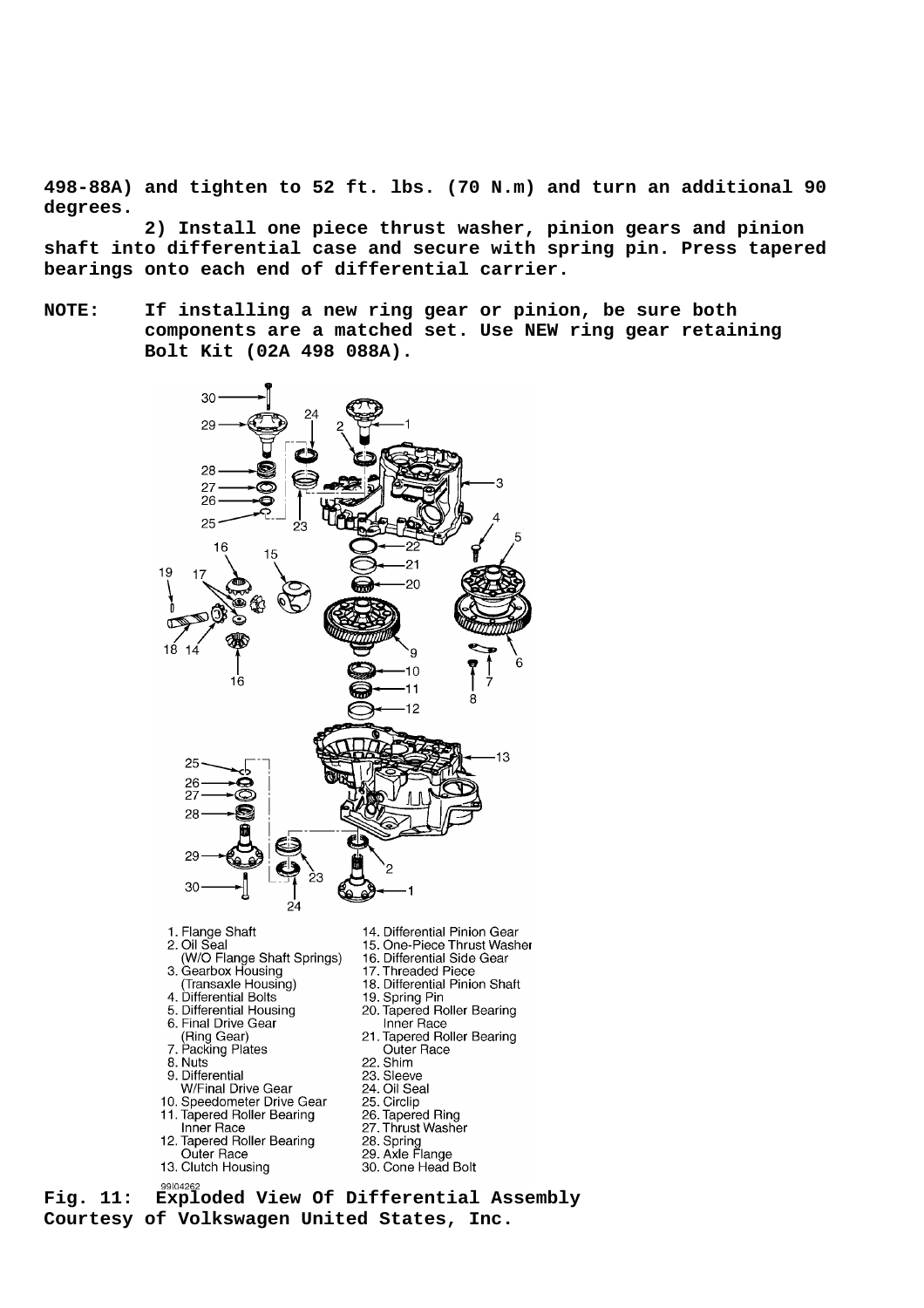## ADJUSTING INPUT SHAFT PRELOAD

**NOTE: The input shaft must be readjusted if the gearbox housing, clutch housing, input shaft, 4th speed gear or tapered roller bearings are replaced.**

 **1) Press tapered roller bearing race into gearbox housing without shim. Install outer bearing race for opposite end of input shaft in gearbox housing. Place input shaft into clutch housing and install gearbox housing. Tighten gearbox to clutch housing bolts to 18 ft. lbs. (25 N.m) and turn each bolt an additional 90 degrees.**

 **2) Install dial indicator and holding plate to measure end play of input shaft. See Fig. 12. Ensure large tapered roller bearing is installed in gearbox housing. Rotate input shaft several times in both directions to seat bearings. Adjust dial indicator to "0" with . 039" (1 mm) preload.**

 **3) Press input shaft upward, against dial indicator tip and measure and record end play (dial indicator will not return to its original position). Select appropriate adjustment shim. See INPUT SHAFT SHIM SELECTION CHART. Remove input shaft, press out large tapered roller bearing outer race. Insert shim, then reinstall large tapered roller bearing outer race and input shaft. Install gearbox housing, tightening bolts to 18 ft. lbs. (25 N.m), plus an additional 90 degrees.**

 **4) Remove gearbox housing. Install measuring fixture and dial indicator. Rotate input shaft several times in both directions to seat bearings. Press input shaft upward toward dial indicator and note end play reading. End play should be .0004-.0035" (.01-.09 mm). If not, repeat adjustment.**

**NOTE: Adjustment shims are available in sizes from .026-.028" (.671-.699 mm) to .059-0.60" (1.500-1.524 mm), in .001" (.025 mm) increments.**



**Fig. 12: Measuring Input Shaft End Play Courtesy of Volkswagen United States, Inc.**

**INPUT SHAFT SHIM SELECTION CHART** ÄÄÄÄÄÄÄÄÄÄÄÄÄÄÄÄÄÄÄÄÄÄÄÄÄÄÄÄÄÄÄÄÄÄÄÄÄÄÄÄÄÄÄÄÄÄÄÄÄÄÄÄÄÄÄÄÄÄÄÄÄÄÄÄÄÄÄÄÄÄ Measured End Play In. (mm) Specified Shim Size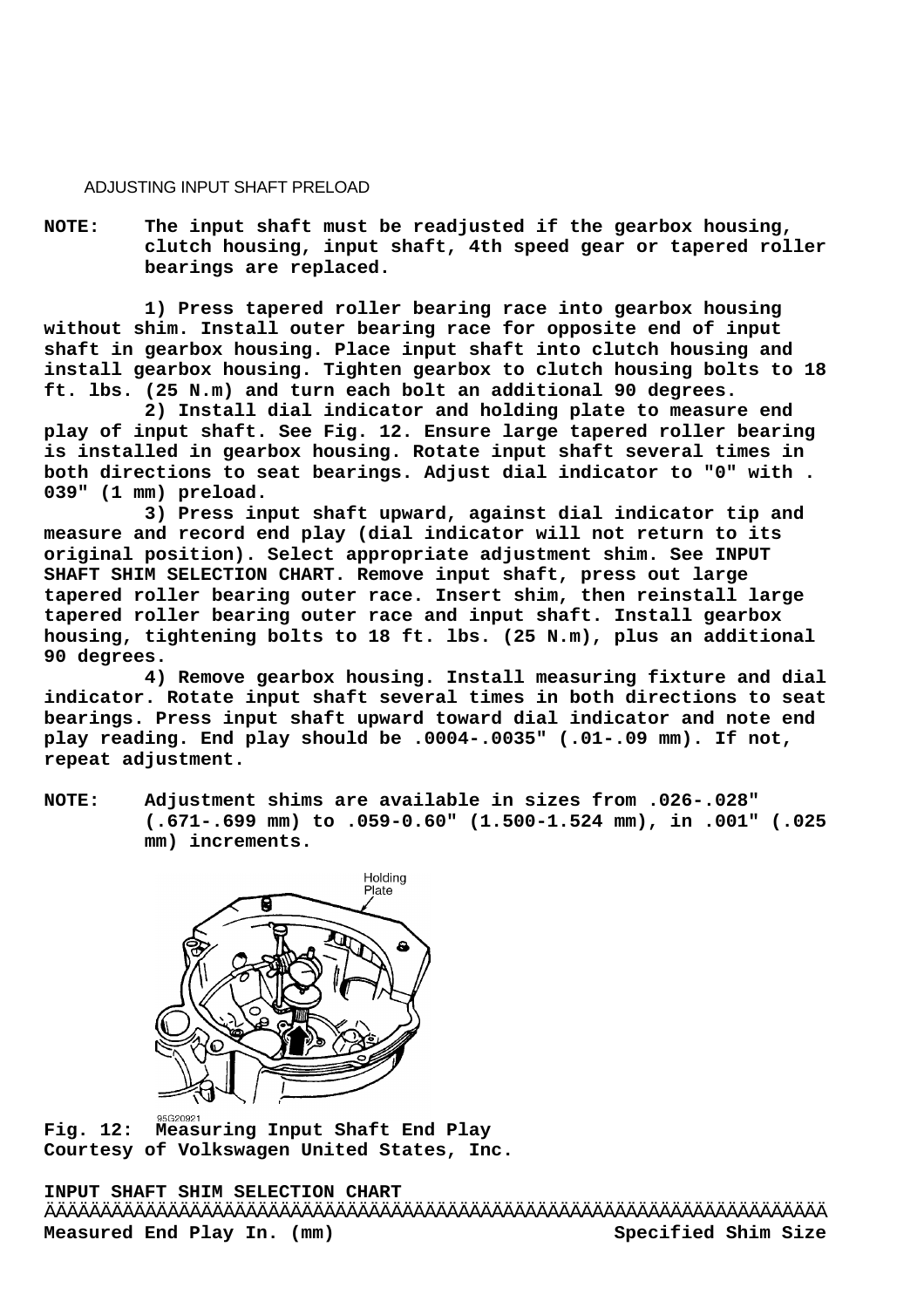| $(.671-.699)$<br>$.026-.027$       | .025<br>(.650)          |
|------------------------------------|-------------------------|
| $.027-.028$<br>$(.700-.724)$       | .026<br>(.675)          |
| $.028-.029$<br>$(.725-.749)$       | .027<br>(.700)          |
| $.029-.030$<br>$(.750-.774)$       | .028<br>(.725)          |
| $(.775-.799)$<br>$.030-.031$       | (.750)<br>.029          |
| $(.800-.824)$<br>$.031-.032$       | .030<br>(.775)          |
| $(.825-.849)$<br>$.032-.033$       | (.800)<br>.031          |
| $(.850-.874)$<br>$.033 - .034$     | .032<br>(.825)          |
| $(.875-.899)$<br>$.034-.035$       | .033<br>(.850)          |
| $(.900-.924)$<br>$.035-.036$       | .034<br>(.875)          |
| $.036 - .037$<br>$(.925-.949)$     | .035<br>(.900)          |
| $.037-.038$<br>$(.950-.974)$       | .036<br>(.925)          |
| $(.975-.999)$<br>$.038 - .039$     | .037<br>(.950)          |
| $.039-.040$<br>$(1.0 - 1.024)$     | .038<br>(.975)          |
| $.040-.041$<br>$(1.025 - 1.049)$   | .039(1.000)             |
| $(1.050 - 1.074)$<br>$.041 - .042$ | .040<br>(1.025)         |
| $(1.075 - 1.099)$<br>$.042-.043$   | .041<br>(1.050)         |
| $.043 - .044$<br>$(1.100 - 1.124)$ | .042<br>(1.075)         |
| $(1.125 - 1.149)$<br>$.044-.045$   | (1.100)                 |
| $(1.150 - 1.174)$<br>$.045 - .046$ | .043<br>(1.125)<br>.044 |
| $.046 - .047$<br>$(1.175 - 1.199)$ | (1.150)<br>.045         |
| $.047-.048$<br>$(1.200 - 1.224)$   | .046<br>(1.175)         |
| $(1.225 - 1.249)$<br>$.048-.049$   | (1.200)<br>.047         |
| $.049-.050$<br>$(1.250 - 1.274)$   | .048<br>(1.225)         |
| $.050-.051$<br>$(1.275 - 1.299)$   | (1.250)<br>.049         |
| $.051 - .052$<br>$(1.300 - 1.324)$ | (1.275)<br>.050         |
| $.052-.053$<br>$(1.325 - 1.349)$   | .051<br>(1.300)         |
| $.053 - .054$<br>$(1.350 - 1.374)$ | .052<br>(1.325)         |
| $.054-.055$<br>$(1.375 - 1.399)$   | (1.350)<br>.053         |
| $.055 - .056$<br>$(1.400 - 1.424)$ | (1.375)                 |
| $.056 - .057$<br>$(1.425 - 1.449)$ | .054<br>(1.400)         |
| $.057-.058$<br>$(1.450 - 1.474)$   | .055<br>(1.425)         |
| $(1.475 - 1.499)$<br>$.058 - .059$ | .056                    |
| $.059-.060$                        | (1.450)<br>.057<br>.058 |
| $(1.500 - 1.524)$                  | (1.475)                 |
| $(1.525 - 1.549)$<br>$.060-.061$   | (1.500)<br>.059         |
| $.061-.062$<br>$(1.550 - 1.574)$   | .060<br>(1.525)         |
| $.062 - .063$<br>$(1.575 - 1.599)$ | .061<br>(1.550)         |
| $.063-.064$ $(1.600-1.624)$        | .062<br>(1.575)         |
| $.064-.065$<br>$(1.625 - 1.649)$   | .063<br>(1.600)         |
| $.065 - .066$<br>$(1.650 - 1.674)$ | .064<br>(1.625)         |
| $.066 - .067$<br>$(1.675 - 1.699)$ | .065<br>(1.650)         |
| $.067 - .068$<br>$(1.700 - 1.724)$ | .066<br>(1.675)         |
| $.068-.069$<br>$(1.725 - 1.749)$   | (1.700)<br>.067         |
| $.069-.070$<br>$(1.750 - 1.774)$   | .068<br>(1.725)         |
| $.070-.071$ (1.775-1.791)          | .069(1.750)             |
|                                    |                         |

ADJUSTING OUTPUT SHAFT PRELOAD

**NOTE: Resetting is not necessary unless replacing final drive, output shaft bearings, differential assembly or clutch housing.**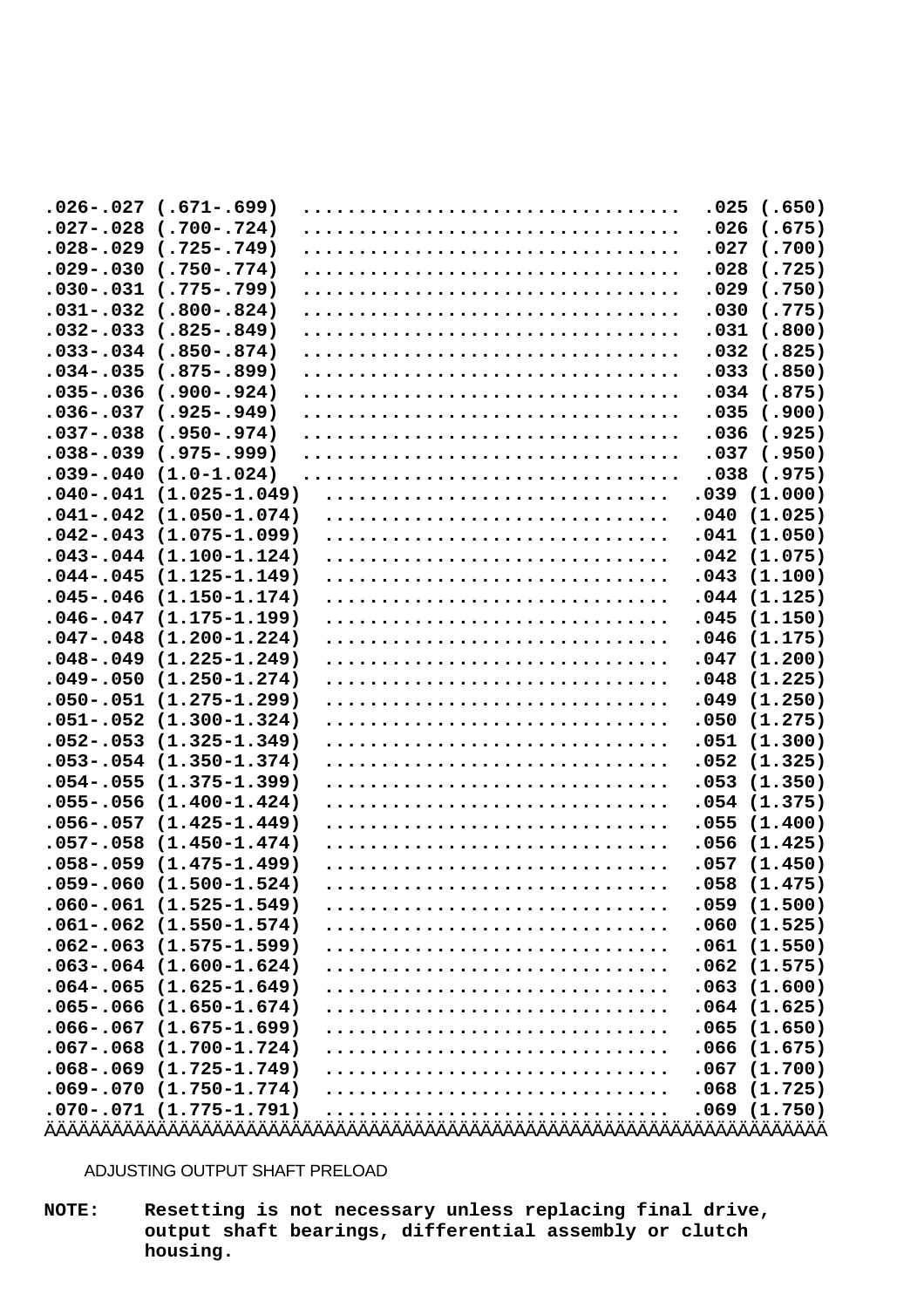**1) Install output shaft roller bearing outer races into their respective clutch and gearbox housings. Insert a .025" (.65 mm) shim behind clutch housing race. Insert output shaft into clutch housing and install gearbox housing. Tighten plate to 18 ft. lbs. (25 N.m), then turn each bolt an additional 90 degrees. Set up a dial indicator and measure up and down movement of output shaft. See Fig. 13.**

 **2) The specified shim size is obtained by adding a constant of .008" (.20 mm) to recorded dial indicator reading and a .025" (.65 mm) shim value. The sum of these 3 figures will determine shim size to be installed. Shims are available in sizes from .025" (.65 mm) to . 055" (1.40 mm) in increments of .002" (.05 mm). Output shaft preload should be 12-18 INCH lbs. (130-180 N.m).**



**Fig. 13: Measuring Output Shaft End Play Courtesy of Volkswagen United States, Inc.**

# ADJUSTING DIFFERENTIAL PRELOAD

**NOTE: Adjusting differential preload is not necessary unless replacing gearbox housing, clutch housing, differential housing or differential bearings.**

 **1) Install differential outer bearing races into their respective clutch and gearbox housing. Install differential into clutch housing case and install gearbox housing. Tighten gearbox-toclutch housing bolts to 18 ft. lbs. (25 N.m) and turn each bolt an additional 90 degrees.**

 **2) Set up dial indicator to measure differential end play. See Fig. 14. The specified bearing shim is obtained by adding a constant value for preload of .015" (.40 mm) to dial indicator measurement. This sum is equal to the needed shim size. Shims are available is various sizes from .025" (.65 mm) to .049" (1.25 mm) in increments of .002" (.05 mm).**

 **3) Differential bearing preload should be 10-28 INCH lbs. (1. 1-3.2 N.m) for new bearings and at least 3 INCH lbs. (.30 N.m) for used bearings.**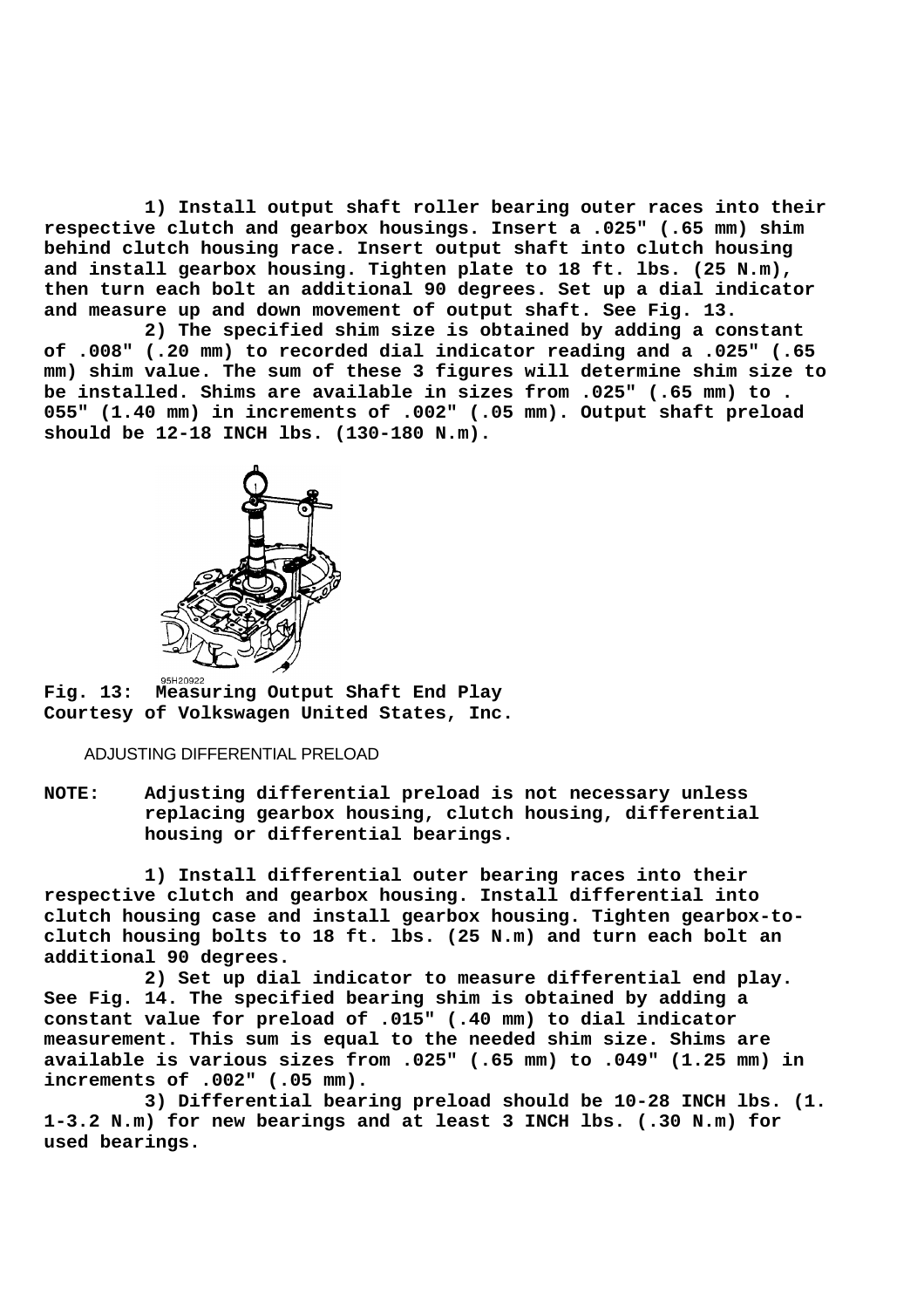

**Fig. 14: Measuring Differential Assembly Clearance Courtesy of Volkswagen United States, Inc.**

# **TRANSAXLE REASSEMBLY**

## REASSEMBLY PROCEDURE

 **1) Install differential. Install input shaft, output shaft and reverse shaft, using new "O" rings on output shaft studs. Install and tighten nuts for output shaft bearing support. Clean any remaining thread locking compound from reverse shaft support threads. Install reverse idler shaft support and reverse gear selector mechanism. Install shift forks with selector plates. Install M8x100 mm stud into reverse shaft support so shaft will be aligned after installing gearbox housing. Align selector plates with selector segments positioned in grooves on operating sleeves. Install transaxle housing.**

 **2) Install reverse shaft support bolts by inserting bolt "a", removing M8x100 mm stud, then inserting and hand-tightening bolt "b". Tighten both bolts to 22 ft. lbs. (30 N.m). See Fig. 15. Align selector mechanism with screwdriver and install pivot pin for selector forks. Install selector shaft by first placing selector rails in Neutral position. Set locating lug "1" in recess in transaxle housing. Position selector shaft so selector finger "2" is inserted in selector rails. See Fig. 16.**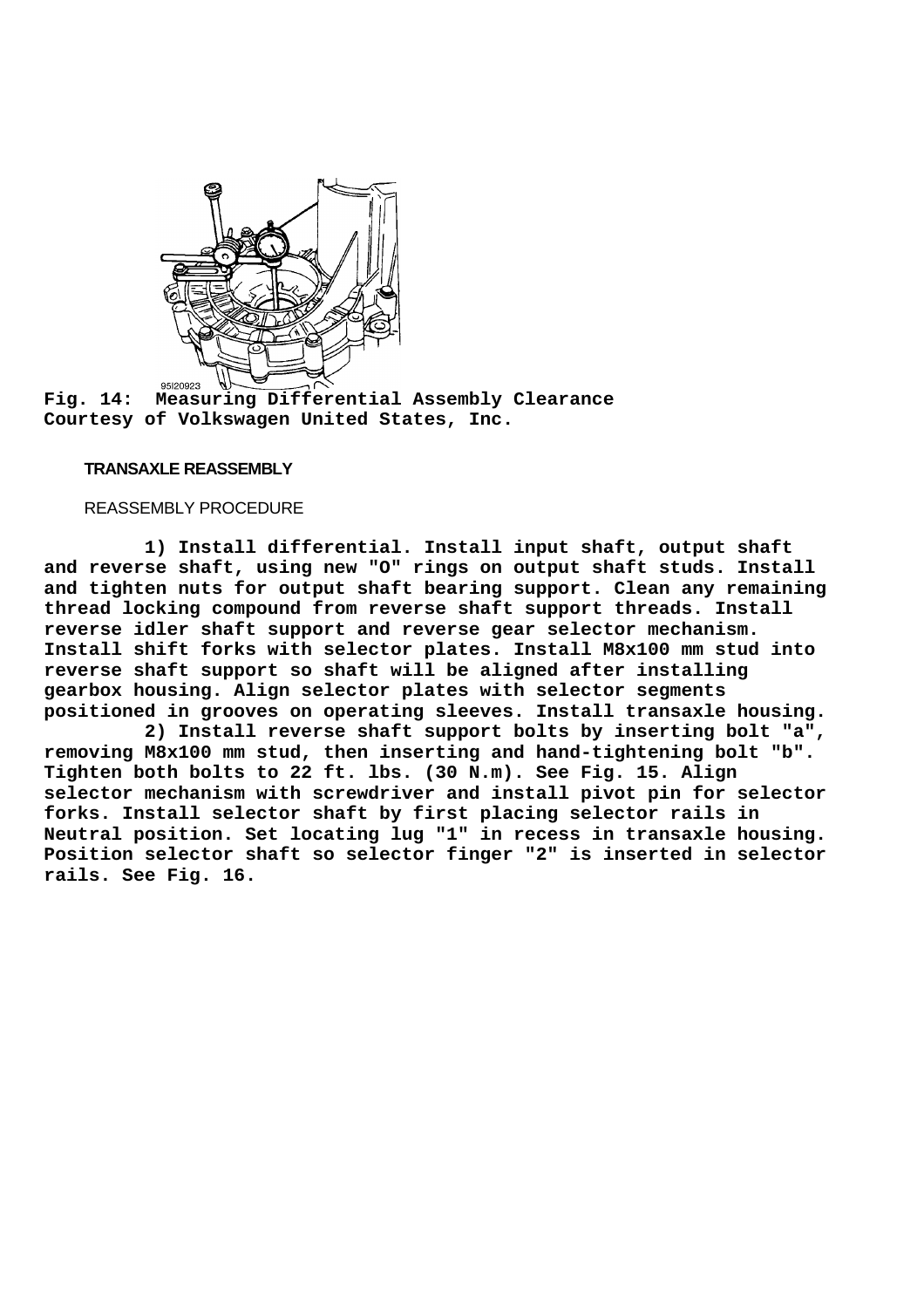

**Fig. 15: Installing Reverse Shaft Support Bolts Courtesy of Volkswagen United States, Inc.**



**Fig. 16: Installing Selector Shaft Courtesy of Volkswagen United States, Inc.**

 **3) Install 5th gear so groove around circumference faces toward transaxle housing. Use suitable driver to seat 5th gear. Assemble 5th gear synchronizer hub and operating sleeve so clearance between sleeve and gear teeth is .043-.067" (1.1-1.7 mm). Install assembly with pointed teeth of operating sleeve and high shoulder of synchronizer hub facing transaxle housing. Drive on 5th gear synchronizer hub assembly. Install washers, then hand-tighten bolts for synchronizer hub and 5th gear.**

 **4) Engage 2 gears to lock transaxle and tighten 5th gear synchronizer hub and gear retaining bolts. Install 5th gear selector fork. Engage 5th gear. Loosen bolt "1" under selector fork. Press operating sleeve and selector fork jaws in direction of arrows, then retighten bolt to 18 ft. lbs. (25 N.m). See Fig. 17. Clearance must be less than .008" (.2 mm) between operating sleeve and gear. Disengage 5th gear so operating sleeve is in Neutral position. Synchronizer ring must move freely. Check selection of all gears. If okay, install transaxle housing cover.**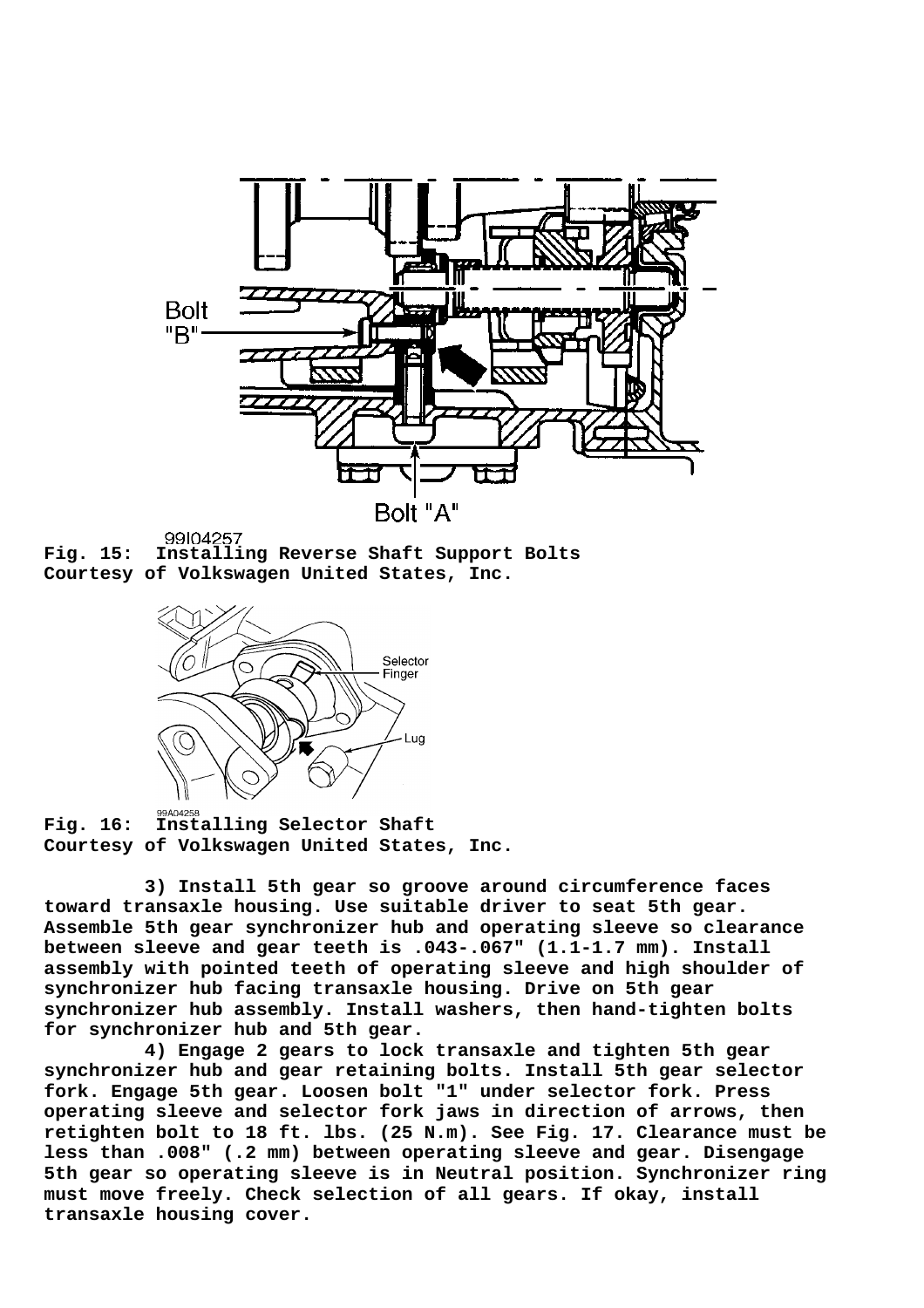

NOTE: Shift fork in direction of arrows.

99A04263 **Fig. 17: Adjusting 5th Gear Courtesy of Volkswagen United States, Inc.**

 **5) On transaxles without springs behind axle flanges, replace circlips. On transaxles with springs behind axle flanges, install complete axle flange shaft. Install guide sleeves for clutch release bearing, then install clutch.**

# **TORQUE SPECIFICATIONS**

| TORQUE SPECIFICATIONS                                                                                          |         |
|----------------------------------------------------------------------------------------------------------------|---------|
|                                                                                                                |         |
| Application<br>Ft. Lbs. (N.m)                                                                                  |         |
|                                                                                                                |         |
|                                                                                                                |         |
| 5th Gear Selector Fork Bolts                                                                                   | 18 (25) |
| Axle Shaft Heat Shield Bolts                                                                                   | 24 (33) |
| Axle Shaft-To-Flange Bolts                                                                                     | 33 (45) |
|                                                                                                                | 18 (25) |
| Final Drive Retaining Nuts $\dots\dots\dots\dots\dots\dots\dots\dots\dots\dots\dots$                           | 52 (70) |
| $\texttt{Flange}$ Cone Head Bolts $\ldots\ldots\ldots\ldots\ldots\ldots\ldots\ldots\ldots\ldots\ldots\ldots$   | 18 (25) |
|                                                                                                                | 59 (80) |
| Output Shaft Retaining Nuts (1)                                                                                | 18 (25) |
|                                                                                                                | 18 (25) |
| Reverse Gear Selector Fork Torx Bolt                                                                           | 18 (25) |
| Reverse Idler Shaft Support Bolts                                                                              | 22(30)  |
| Selector Mechanism Locking Bolt                                                                                | 30(40)  |
| Speedometer Drive (assessionally continuous speedometer Drive (assessionally continuous substance of the state | 22 (30) |
| Transaxle Housing Cover Plate Bolts                                                                            | 18 (25) |
|                                                                                                                |         |
| Transaxle Housing Guide Sleeve Bolts                                                                           | 15 (20) |
| Transaxle Housing-To-Engine Bolts                                                                              |         |
| $M7X12$ mm                                                                                                     | 7(10)   |